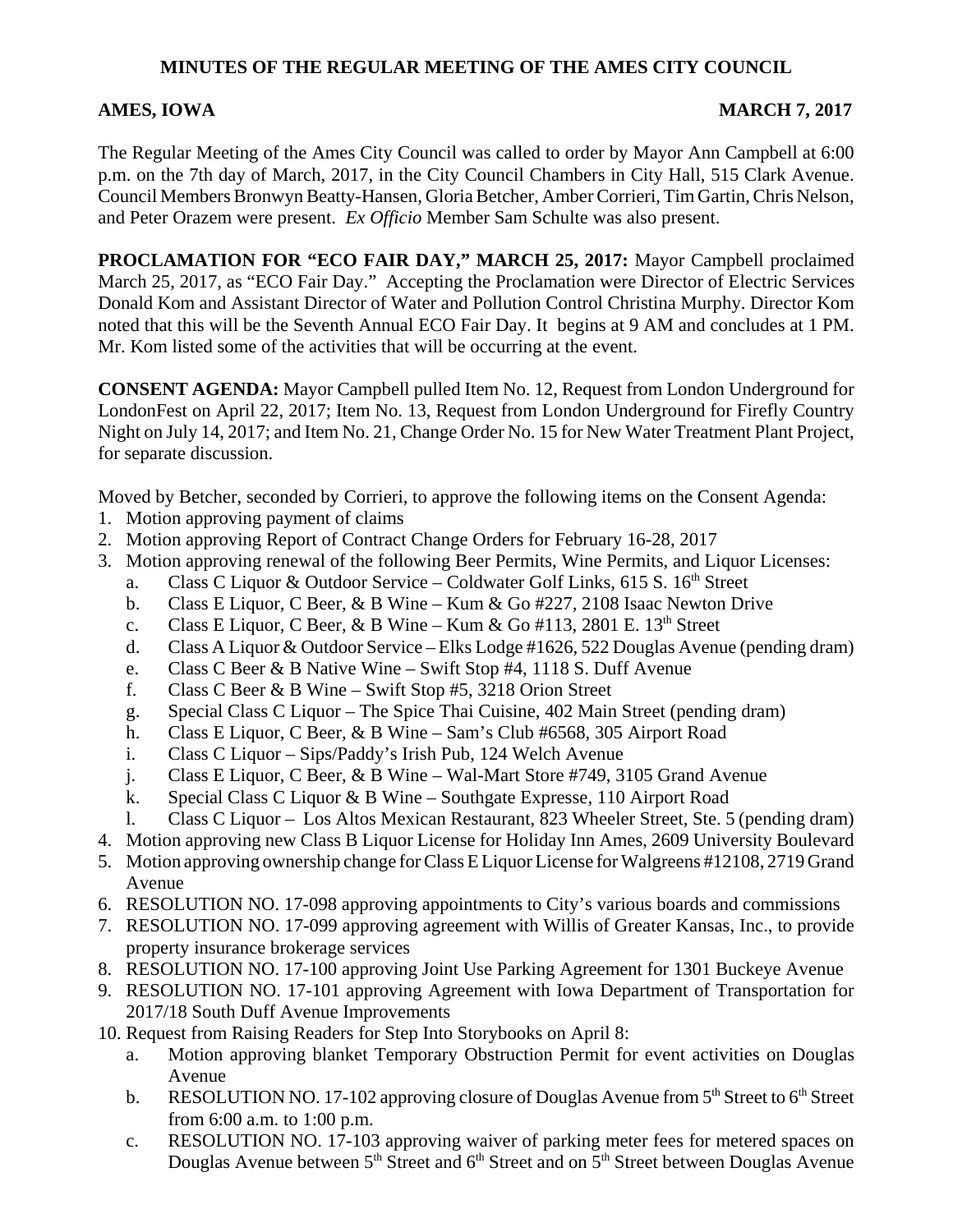and Kellogg Avenue from 8:30 a.m. to 12:30 p.m.

- 11. RESOLUTION NO. 17-108 approving preliminary plans and specifications for 2015/16 West Lincoln Way Intersection Improvements (Franklin Avenue); setting April 5, 2017, as bid due date and April 11, 2017, as the date of public hearing
- 12. RESOLUTION NO. 17-109 approving preliminary plans and specifications for 2016/17 River Valley Park Softball Infield Renovation; setting April 4, 2017, as bid due date and April 11, 2017, as date of public hearing
- 13. RESOLUTION NO. 17-110 approving preliminary plans and specifications for CyRide Paving Renovations 2017 Project; setting April 5, 2017, as bid due date and April 11, 2017, as date of public hearing
- 14. RESOLUTION NO. 17-111 awarding contract for 2016/17 CyRide Route Pavement Improvements (S. 3rd/4th Street) to Manatt's, Inc., of Ames, Iowa, in the amount of \$2,495,582.55
- 15. RESOLUTION NO. 17-112 approving single-source procurement of automatic passenger counters, installation, and associated annual software licenses with DILAX Systems, Inc., of Saint-Lambert, QC, Canada, in the amount of \$59,035
- 16. RESOLUTION NO. 17-113 approving contract and bond for Boiler Maintenance Services for Power Plant
- 17. RESOLUTION NO. 17-114 approving balancing Change Order No. 2 for 2015/16 Bridge Rehabilitation Program (6<sup>th</sup> Street Bridge)
- 18. RESOLUTION NO. 17-116 approving Plat of Survey for 2700-2728 Lincoln Way, 115 South Sheldon Avenue, and 112 and 114 South Hyland Avenue

Roll Call Vote: 6-0. Resolutions/Motions declared adopted/approved unanimously, signed by the Mayor, and hereby made a portion of these Minutes.

**REQUEST FROM LONDON UNDERGROUND FOR LONDON FEST ON APRIL 22:** Council Member Betcher said that she had requested to pull this item for separate discussion because she had received some feedback from business owners and the membership of the Main Street Cultural District, and she felt that it merited public discussion. She explained that the comments dealt with moving the event from a Sunday to a Saturday. The Farmers' Market also occurs on that Saturday. Some businesses have concerns about losing parking and business. They also had commented about realizing how many times streets are being closed in the Downtown. Ms. Betcher shared that her personal feeling is to table this item until the next Regular Council Meeting to allow for more notification to the affected businesses to occur and perhaps receive their feedback.

Jess Clyde, owner of London Underground, said that he had talked to many businesses in the 200 Block of Main Street regarding LondonFest occurring in the Fall 2016. The organizers felt that they did not have enough time to prepare for the event last fall and they decided to move it to this summer. He acknowledged that there could have been a few business owners with whom he had not discussed the event now being planned for April.

Mayor Campbell noted that the Council's next Regular Meeting isn't until March 28, which isn't that much in advance of the April 22 event date.

Council Member Gartin suggested that perhaps the process needs to be tweaked a bit to ensure that notice to affected persons has to be made far enough in advance ahead of the City Council meeting.

Moved by Orazem, seconded by Corrieri, to approve the following:

- a. Motion approving temporary Outdoor Service Privilege for London Underground, 212 Main Street
- b. Motion approving blanket Temporary Obstruction Permit and blanket Vending License for closed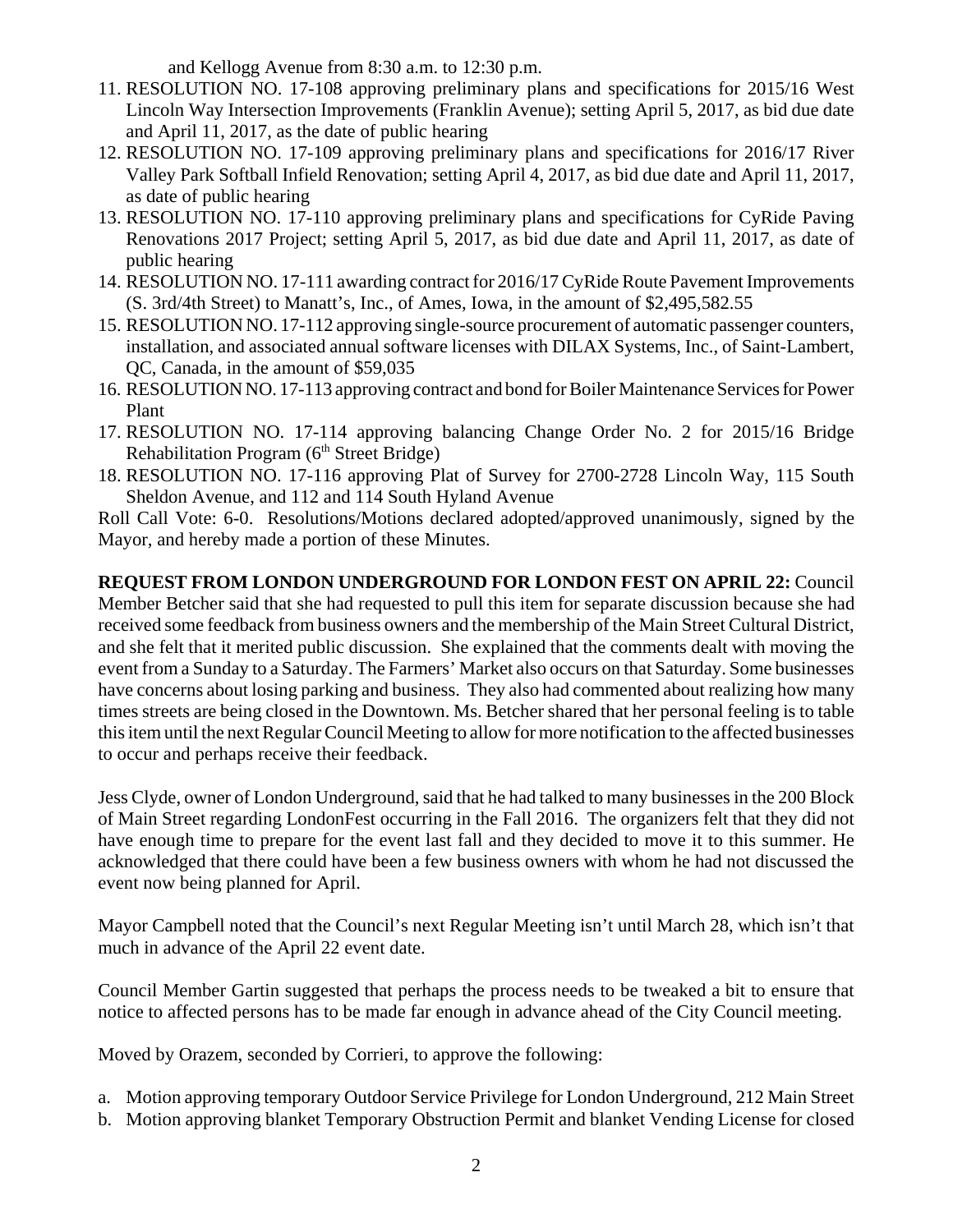area

c. RESOLUTION NO. 17-104 approving closure of Main Street from Douglas Avenue to Kellogg Avenue and Douglas Avenue from Main Street to alley between Main Street and  $5<sup>th</sup>$  Street from 6:00 a.m. April 22 to 2:00 a.m. April 23

d. RESOLUTION NO. 17-105 approving closure of 50 on-street parking spaces within closed area Roll Call Vote: 6-0. Motions/Resolutions declared adopted unanimously, signed by the Mayor, and hereby made a portion of these Minutes.

### **REQUEST FROM LONDON UNDERGROUND FOR FIREFLY COUNTRY NIGHT ON JULY**

**14:** Council Member Betcher said that she had pulled this item for similar reasons as LondonFest; however, in this case, there is more time prior to the event to get feedback. Jess Clyde answered that they do have more time, but they have to get contracts signed. Mr. Clyde wanted it known that, even though the application shows London Underground as the applicant, this event is being made in partnership between London Underground and the Main Street Cultural District. Paul Livingston, President of the Main Street Cultural District (MSCD), stated that Firefly Country Night has a long history of success and has been recognized by Main Street Iowa. Last year, the event was not wellattended and the Main Street Cultural District took a financial hit. It was felt that the event being held on a Sunday contributed toward that issue.

At the inquiry of Council Member Gartin, Mr. Livingston stated that there had been notifications made to the affected business owners. Mr. Gartin asked if the MSCD had received any kind of negative feedback from affected business owners. Mr. Livingston said that he had received a few comments from those who are concerned about additional street closures.

Bill Malone, Main Street business owner, said that the MSCD Promotions Committee and MSCD Board have thoroughly discussed this event. He felt that the City Council sometimes seems to micro-manage events on Main Street, but the Promotions Committee and Board should be the ones to decide whether events should be approved. Mr. Malone stressed the need for the Council to vote on this item tonight because they have committed to big national acts. He stated that they cannot push the item to March 28 because they would not get the contracts.

Council Member Betcher expressed her dismay that the MSCD is continuing to advertise events prior to them being approved by the City Council. She also said that it is the City Council's job to micromanage events on Main Street, as it is a city street.

Council Member Nelson asked if there are other places in the Downtown, other than on Main Street, where these events could be held. Mr. Malone said that the 200 block of Main Street is basically an extension of London Underground. With London Underground's sponsorship, it saves the MSCD a lot of money, and the 200 block of Main Street is the best place for this event.

Moved by Orazem, seconded by Corrieri, to approve the following:

- a. Motion approving blanket Temporary Obstruction Permit and blanket Vending License for closed area
- b. RESOLUTION NO. 17-106 approving closure of Main Street between Kellogg Avenue and Douglas Avenue from 6:00 a.m. to 11:59 p.m.
- c. RESOLUTION NO. 17-107 approving closure of 45 metered parking spaces within closed area

Roll Call Vote: 6-0. Motion/Resolutions declared approved/adopted unanimously, signed by the Mayor, and hereby made a portion of these Minutes.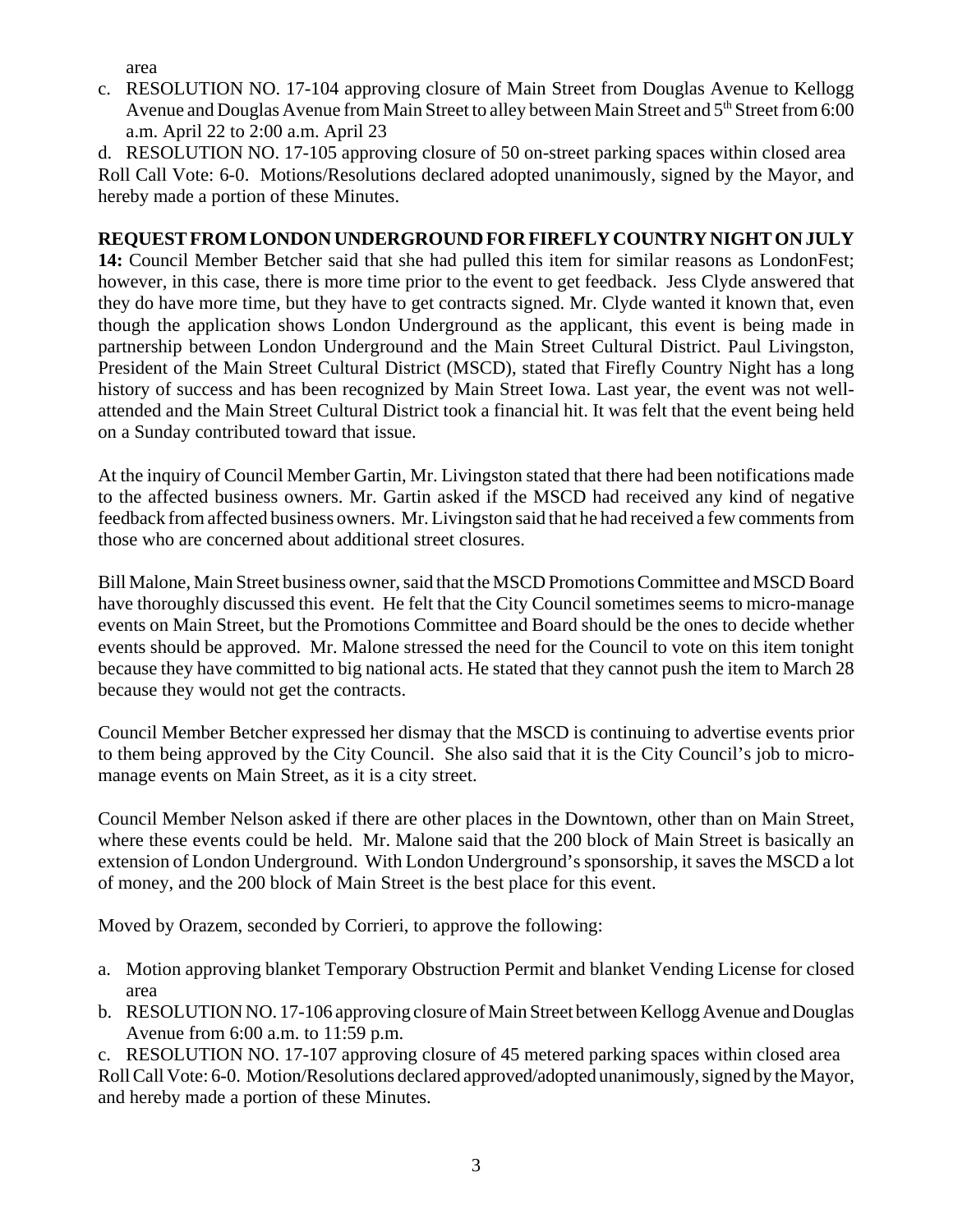#### **CHANGE ORDER NO. 15 FOR NEW WATER TREATMENT PLANT PROJECT:** Director of Water & Pollution Control John Dunn explained that there was a price discrepancy in one of the three components of the Change Order. The net cost of the Change Order is \$36,671, which is an increase of \$1,348 from what was reported in the Council Action Form. The discrepancy pertained to cabinetry modifications; the total cost for that item is \$4,591. That also changes the remaining project contingency to \$2,097,031.

Moved by Nelson, seconded by Corrieri, to adopt RESOLUTION NO. 17-115 approving Change Order No. 15 for the New Water Treatment Plant Project in the total amount of \$36,671. Roll Call Vote: 6-0. Resolution declared adopted unanimously, signed by the Mayor, and hereby made a portion of these Minutes.

**PUBLIC FORUM:** Mayor Campbell opened Public Forum.

Merlin Pfannkuch, 1424 Kellogg Avenue, Ames, stated that he had been working for nearly 25 years to make the process related to city government at the Council level be more fair to its citizens; however, he has made almost no progress. Mr. Pfannkuch alleged that the City does not know how to treat its citizens fairly. He feels that the "non-corporate" citizens must be given an opportunity to participate when what they have to say might have some bearing on the outcome; however, he does not believe that happens on many "big ticket items" involving development. The two projects specifically mentioned by Mr. Pfannkuch were the East Industrial Area, for which he believes the Council "snuck \$5 million...into the budget at the last minute, with no real opportunity for the public to tell..." the Council what it thought; and the incentives approved for Barilla, which he asserted exceeded the City's standard industrial tax abatement by \$2 million. Mr. Pfannkuch pointed out that "Ames, IA" does not appear anywhere on the 30 to 40 varieties of Barilla pasta that is offered for sale at the HyVee store. He offered what he considered to be a possible solution to the City "getting locked in again for an industrial incentive," which was to make a policy that City staff cannot offer more than the City's standard industrial tax abatement in negotiations. If a business needs more than that, the business must appear before the Council and answer questions from it and the public. He would also like the policy to state that the Council cannot approve anything beyond the standard industrial tax abatement for 14 days from that appearance.

There being no one else wishing to speak, the Mayor closed Public Forum.

**NORTH RIVER VALLEY LOW-HEAD DAM IMPROVEMENTS PROJECT:** Assistant Director of Water and Pollution Control Christina Murphy shared a presentation to show the vision of this Project. She said that this project had been previously discussed during the CIP workshop.

It was noted that three alternatives had been prepared by River Restoration, as follows:

- A. Project addresses only the safety concern and is within the scope of current project funds available. Cost: \$347,500.
- B. Allows for additional in-channel improvements that create two separate flow paths to allow aquatic species passage in all flow levels and boat passage during certain flow levels in the South Skunk River. Cost: \$537,500.
- C. Full completed vision for the project that includes both in-channel improvements and bank improvements. Cost: \$844,500.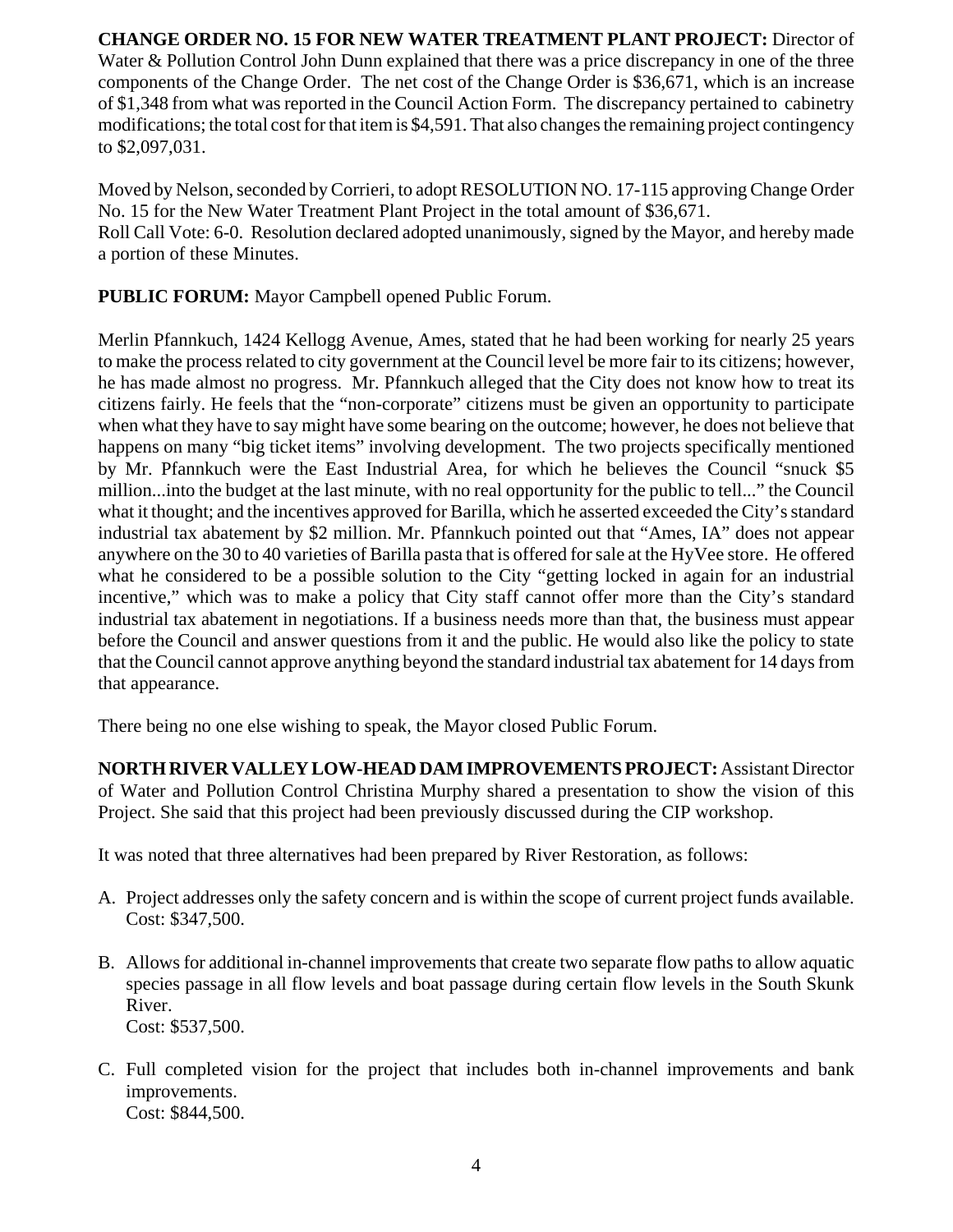The current funding for the Project was noted.

The Council was informed that staff had submitted multiple grant applications to both state and federal programs and was recently notified that the City will receive an additional \$112,901, bringing the total grant funding secured to date for the Project to \$288,901. In addition, staff has submitted another grant application with the Iowa DNR Water Trails Program and will find out the results of that one in late April. It was noted that many of the grants look for 50/50 matching local funds. The relatively low level of local funds compared to other projects seeking grant funding appears to be negatively impacting the City's scores in the grant application process. In order to best leverage grant funding, staff is recommending that \$150,000 of the FY 2015/16 available balance in the General Fund be allocated to the North River Valley Park Low-Head Dam Improvements Project. Depending on the outcome of the pending grant application, additional local funds may still be necessary in order to allow the Alternative C option to proceed. Staff is also recommending that up to \$150,000 in funds from the FY 2015/16 Source Water Protection Plan CIP project be reallocated to the Low-Head Dam Project. Because of a number of higher workload priorities, no substantive progress on the Source Water Plan has been made to date, and with the start-up of the new Water Treatment Plant happening in the near future, staff does not anticipate being able to devote staff resources toward that Plan for at least two years. The Low-Head Dam Project is, at its core, intended to preserve infrastructure that is crucial to the Utility's drought source water management efforts; as such, staff believes that reallocating funds from the Source Water Protection Project to the Low-Head Dam Project would still contribute to the overall intent of protecting the City's source water.

Piper Wall, 912 Clark Avenue, Ames, shared that she was very excited about this Project. She voiced her support for committing additional funding.

Moved by Nelson, seconded by Corrieri, to adopt RESOLUTION NO. 17-117 approving Alternative C and committing \$150,000 from the FY 2016/17 General Fund available balance to the North River Valley Low-Head Dam Improvements Project.

Roll Call Vote: 6-0. Resolution declared adopted unanimously, signed by the Mayor, and hereby made a portion of these Minutes.

Moved by Nelson, seconded by Corrieri, to adopt RESOLUTION NO. 17-118 approving a reallocation of funding in the amount of \$150,000 from the Source Water Protection Plan CIP project to the North River Valley Low-Head Dam Improvements Project.

Roll Call Vote: 6-0. Resolution declared adopted unanimously, signed by the Mayor, and hereby made a portion of these Minutes.

**REQUEST FROM LONDON UNDERGROUND FOR FIREFLY COUNTRY NIGHT ON SEPTEMBER 8, 2017:** Council Member Betcher indicated that most of her concerns were about this event; she still has grave concerns on this one in particular. Basically, she did not want to overly stress the Police Department, who will already be working long hours for two days straight since it will be CyHawk weekend. There are also business owners that have stated that they were not interested in this event.

Council Member Nelson noted that many business owners had come out in support of the first two events sponsored by London Underground, but had even more concerns about this event.

Amy Strandell stated that she was a Student Co-Coordinator of this event. She felt that the event had been well-organized and said that they had chosen to have the event on the CyHawk weekend because it will be bring in a lot more people. Abby Johnson identified herself as a Student Co-Leader of the Firefly Team. She noted the numbers of student volunteers that will be assisting the CSC and Police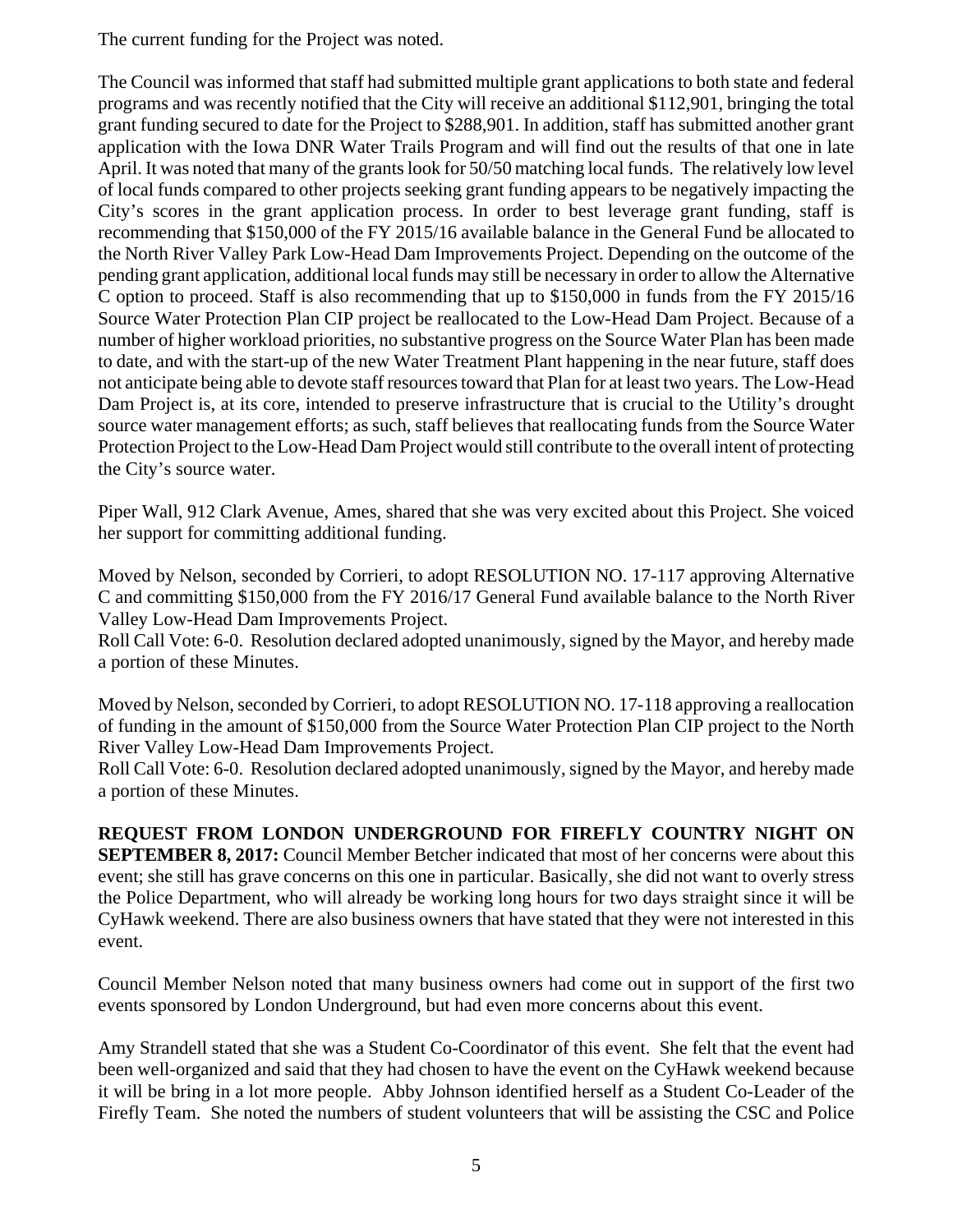Department to provide security. Ms. Johnson noted the ticket prices for the event and stated that the event is not targeting minors; it is targeting alumni who are coming for the CyHawk game and wanting to get together.

Council Member Gartin asked how they had reached out to the Main Street business owners to get their input. Jess Clyde said that one of the main channel of communication is via email; however, some of the businesses don't communicate that way. Mr. Clyde said that he has the philosophy that this is an opportunity to showcase Main Street; however, there are those who do not have that philosophy. Mr. Gartin noted several letters that he had received from concerned business owners about the event. It was clear to him that those people do not share Mr. Clyde's philosophy.

Council Member Betcher said that many of the concerns that had been expressed were due to the next weekend being OctoberFest; that means two large events will be closing Main Street on consecutive weekends, both events are expected to bring in many people from outside Ames, and both events will have alcohol. Ms. Betcher has also been told of the perception of several business owners that their businesses will be disadvantaged while two private business owners will be making the profit from this event. Mr. Livingston pointed out that the risk for this event is being borne by one or two private business owners, not all the businesses on Main Street.

Terry Stark, owner of Chocolaterie Stam on Main Street, Ames, stated that it is not uncommon to hear comments against these events. He believes that there is a benefit to the MSCD when 1,500 or 2,000 people are brought to Main Street. Mr. Stark said that he had heard a comment made by someone that CyHawk Weekend was the new VEISHEA, but he disagreed. He said that he had been a Deputy Story County Sheriff for 30 years, and he did not see it that way. Mayor Campbell replied that the person who had made that comment was Ames Police Chief Cychosz, who has extensive first-hand experience with the goings-on during CyHawk Weekend. Council Member Corrieri said she believed that Chief Cychosz's comment was made in the context of the number of calls that are received by the Ames Police Department.

Council Member Betcher asked Mr. Stark if he would be ok with the risk of damage to his property since the Ames Police Department will be very busy in Campustown and West Ames. Mr. Stark said that he was not concerned as his property has never received any damage from any event on Main Street.

Mr. Malone said that Firefly had really failed last year. He said that all of the Bike Nights were damaging to his business, and he did not receive prior notification of those. According to Mr. Malone, most of the activities for this event happen during the day. The last act goes on stage at 7:30 p.m., they will stop serving alcohol at 8 p.m., and the event ends at 9 p.m.

Council Member Nelson commented that he had no quarrel with this particular event, per se. However, he does have an issue with closing Main Street from 6 AM to 9 PM at a time when there will be a lot of out-of-town guests. Specifically, the issue is that Main Street will be closed when there is nothing going on on Main Street except set-up for this event.

Council Member Betcher commented that the parties start on CyHawk weekend during the day on Friday, and some even on Thursday, and that is when Police begin getting calls.

Moved by Corrieri, seconded by Orazem, to approve the following to occur on Friday, September 8, 2017: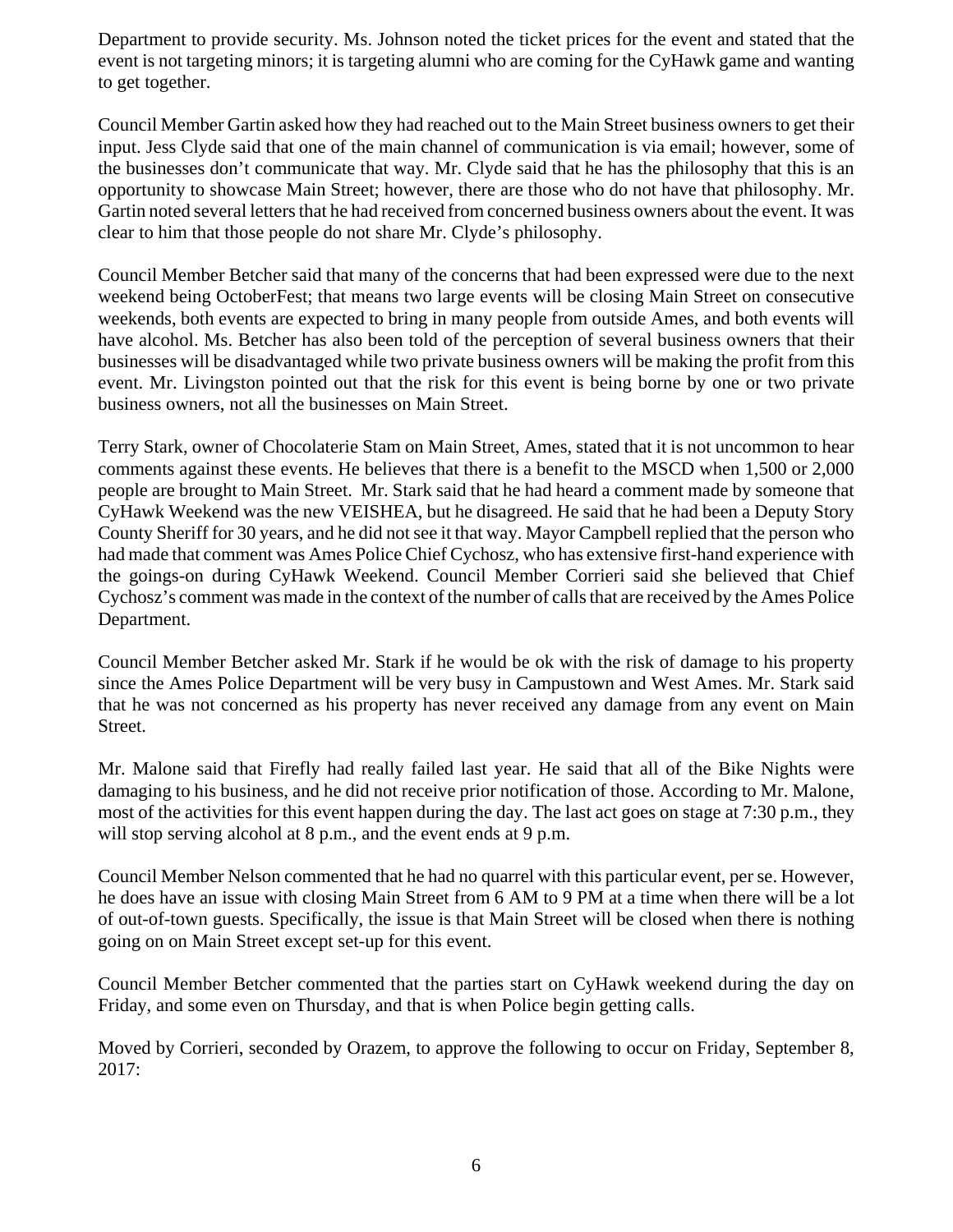- a. Motion approving blanket Temporary Obstruction Permit and blanket Vending License for closed area
- b. RESOLUTION NO. 17-119 approving closure of Main Street between Kellogg Avenue and Douglas Avenue from 6:00 a.m. to 11:59 p.m.
- c. RESOLUTION NO. 17-120 approving closure of 45 metered parking spaces within closed area

and require reimbursement for lost parking revenue and payment of the Vending License fee.

Council Member Beatty-Hansen shared that she had no problems with this event occurring; her issue is with the date. The message from the Police Department is that it cannot ensure a safe event on that date.

Council Member Orazem commented that perhaps having the event away from Campustown is a good thing.

Council Members Beatty-Hansen and Betcher both shared that the event and the organization of it are not the issues. The issue is the date.

Roll Call Vote: 4-2. Voting aye: Corrieri, Gartin, Nelson, Orazem. Voting nay: Beatty-Hansen, Betcher. Resolution declared adopted, signed by the Mayor, and hereby made a portion of these Minutes.

**HEARING ON AMENDMENTS TO FISCAL YEAR 2016/17 BUDGET:** Mayor Campbell opened the public hearing. There being no one wishing to speak, the Mayor closed the hearing.

Moved by Orazem, seconded by Corrieri, to adopt RESOLUTION NO. 17-121 amending the budget for current Fiscal Year ending June 30, 2017.

Roll Call Vote: 6-0. Resolution declared adopted unanimously, signed by the Mayor, and hereby made a portion of these Minutes.

**HEARING ON 2017A GENERAL OBLIGATION CORPORATE PURPOSE LOAN AGREEMENT:** The Mayor opened the public hearing and closed same after no one requested to speak.

Moved by Orazem, seconded by Beatty-Hansen, to adopt RESOLUTION NO. 17-122 entering into a Loan Agreement in a principal amount not to exceed \$8,000,000.

Roll Call Vote: 6-0. Resolution declared adopted unanimously, signed by the Mayor, and hereby made a portion of these Minutes.

Moved by Orazem, seconded by Beatty-Hansen, to adopt RESOLUTION NO. 17-123 authorizing Debt Service Levy in the amount of \$755,575.

Roll Call Vote: 6-0. Resolution declared adopted unanimously, signed by the Mayor, and hereby made a portion of these Minutes.

**HEARING ON ADOPTION OF FY 2017/18 BUDGET:** The public hearing was opened by Mayor Campbell. She closed the hearing when no one came forward to speak.

Moved by Corrieri, seconded by Betcher, to adopt RESOLUTION NO. 17-124 approving the 2017/18 budget.

Roll Call Vote: 6-0. Resolution declared adopted unanimously, signed by the Mayor, and hereby made a portion of these Minutes.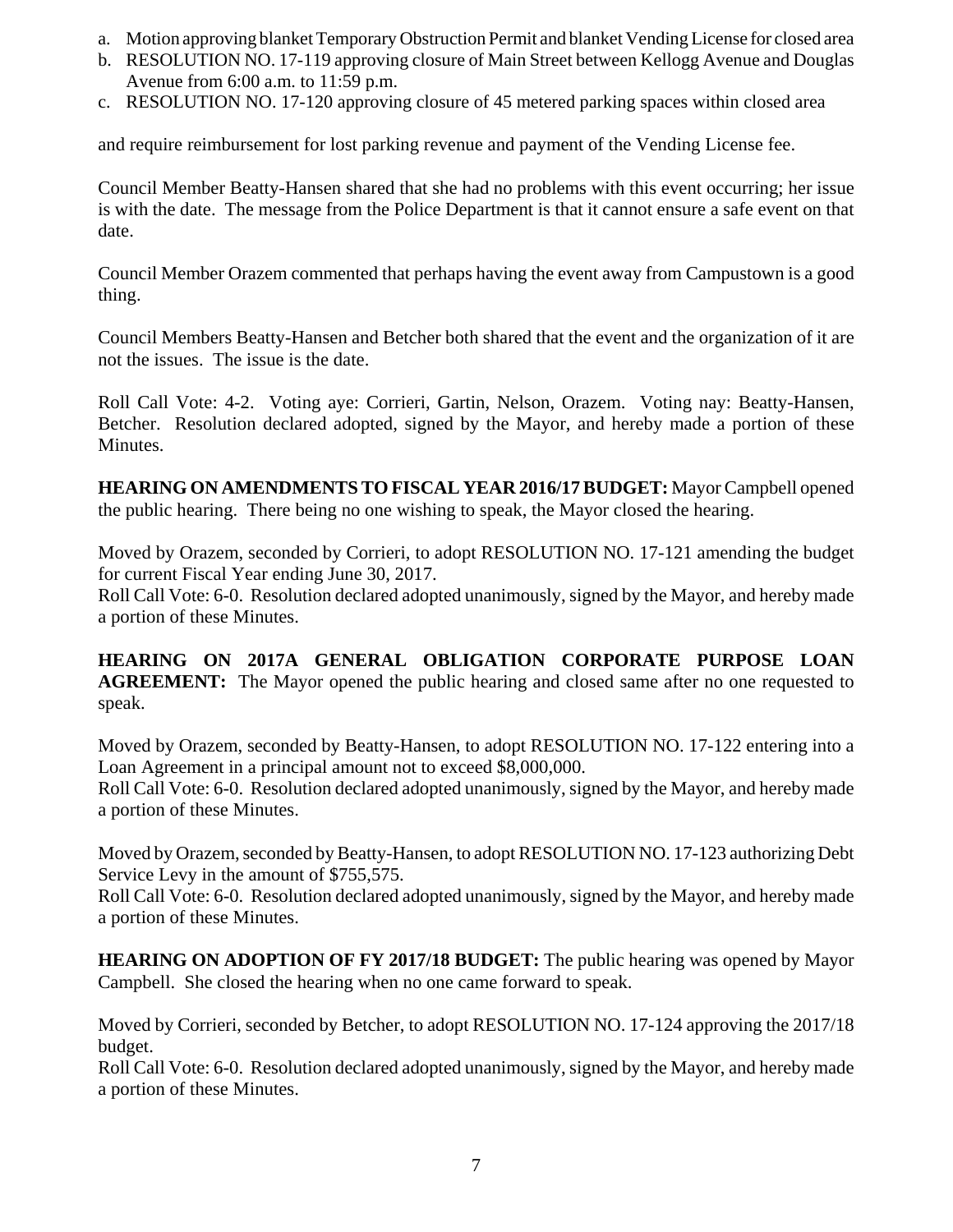#### **HEARING ON VOLUNTARY ANNEXATION OF PROPERTY LOCATED ON THE SOUTH SIDE OF LINCOLN HIGHWAY (TRINITAS) [Continued from February 28, 2017]:** Planner Julie Gould gave an overview of the annexation requests. Annexation Petitions had been received from two property owners representing 35.69 acres of land on the south side of Lincoln Way. The site lies immediately west of the current Ames corporate limits and extends to the Boone County line of South  $500<sup>th</sup>$  Avenue on the south side of Lincoln Avenue. The developer desires to have the land annexed in order to construct a student housing development of approximately 850 for-rent bedrooms. Once annexed, the developer would propose a Planned Residential Development (PRD).

Director of Planning and Housing Kelly Diekmann reviewed the elements of the proposed Development Agreement. He stated that the developer has requested that the 740-foot segment of S.  $500<sup>th</sup>$  Avenue between their site and Lincoln Way (Campus Fortress LC frontage) not be improved to full City standards with development of the site at their cost. They propose that, rather than being required to meet the City's specifications for these off-site improvements, they should be allowed to work with the County to address paving and drainage needs to their specifications. In addition to the improvement obligations, the Agreement specifies that the obligations in the Agreement are not triggered unless the City approves the annexation, a future PRD rezoning with a site plan for individual rental homes, and a text amendment to allow for attached dwelling houses with occupancy of up to five unrelated individuals. Those conditions precedent are to be accomplished within two years or the developer may choose to make the Agreement null and void and potentially de-annex from the City. Implementation of the described improvements would occur along with the planning of the property for development.

Council Member Corrieri asked why the text amendment and PRD would not be addressed prior to approval of the Development Agreement. City Attorney Judy Parks noted that the Development Agreement is actually a Pre-Annexation Agreement. It cannot bind the City to any specific zoning designation or any other statutory procedures, e.g., text amendments.

Council Member Gartin said that he wanted to ensure that this development is consistent with the way the City has treated other developments. He believes that Ames will continue to grow and that it is unrealistic to think that the land around the subject land is going to remain outside the city limits. Mr. Gartin shared his perspective that the improvements should be built to City standards, not County; but he does have an issue with making the developer shoulder all the costs, e.g., paving the gravel road. Director Diekmann noted that it is staff's recommendation that all the improvements would be the responsibility of the developer.

Mayor Campbell noted that the hearing was still open and asked if there was anyone who would like to speak on this issue.

Marilyn Clem, 3306 Morningside, Ames, asked to know the culvert size and where the intakes will be located. She advised that the culvert on State Street was built in 1976; it was replaced by an 8' x 8'. It was also moved about five feet. Ms. Clem noted that College Creek gets a lot more water than most people think. All the intakes along South Dakota drain into College Creek. She pointed out that the area was all swamp land at one time. At the request of Council Member Gartin, Director Diekmann said that the developers are well aware that there is a lot of water to control. The developers have to have a Stormwater Plan that has to be approved by the City. Mayor Campbell said that all the issues that are being raised by Ms. Clem are legitimate and will be dealt with, not at the point of annexation, but as the process moves forward.

Josh Hrera, representing Trinitas, replied that the stormwater will be addressed in a Stormwater Plan. Their engineer is currently working on that. Mr. Hrera urged the Council to approve Alternative No. 2, which is to approve the annexation and Development Agreement consistent with the current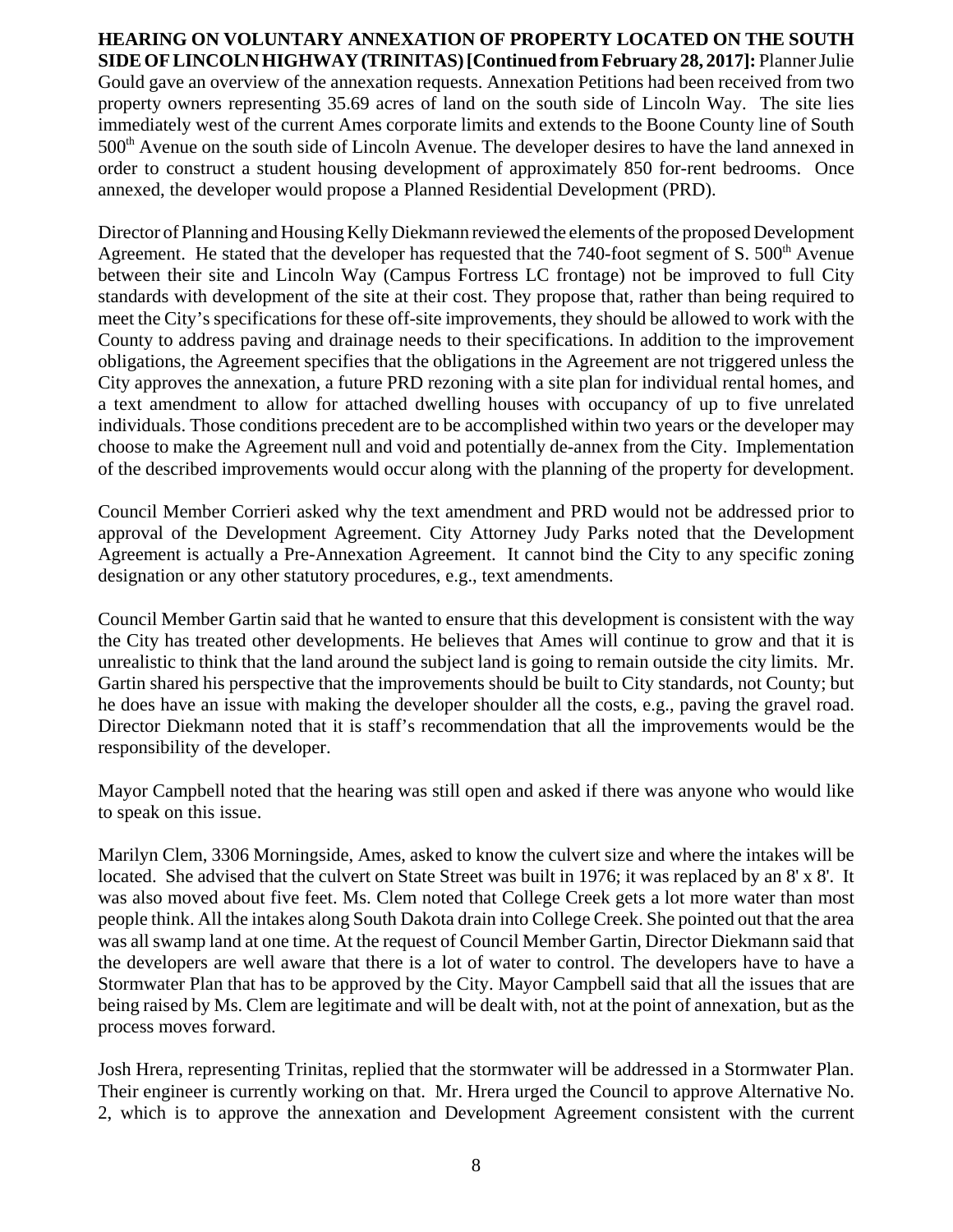Agreement that specifies that improvements are the responsibility of the developer, but allow S.  $500<sup>th</sup>$ Avenue north of the site to be paved and improved to the requirements of Story County. He noted that asking the developer to improve the road north of  $500<sup>th</sup>$  Avenue to a 31'-wide collector street standard would cost approximately \$500,000.

John Crane, 632 North 500<sup>th</sup> Street, Ames, pointed out that his mailing address is 632 N. 500<sup>th</sup>. The area being proposed for annexation is actually south of 500<sup>th</sup> Street. Planner Gould stated that the map was erroneously labeled as 632 N. 500<sup>th</sup> Street; however, it is actually 398 S. 500<sup>th</sup>. Mr. Crane noted that the IDOT had actually purchased property in the area many years ago, so it might be possible for a shared use path to be constructed. He also noted that he had lived at his current address for 50 years. He stated that there is a lot of run-off and a lot of problems with the drainage ditches. In the past, no one one wanted to deal with that run-off, saying that when development comes, it will be taken care of.

John Haila, 2408 Suncrest Drive, Ames, said that he agreed with Council Member Gartin that Ames will continue to grow in this area. He believes that the road should be developed to City standards as he thinks it will be a major street in the future as Ames continues to grow.

Mr. Crane said that he did not know how it should be structured, but he thought it was unfair for the City to require the developer to pay for the improvement of the road north of the site, especially given that the City anticipates future development and others will benefit from it.

No one else came forward to speak, and the public hearing was closed.

Moved by Gartin to approve the Development Agreement with the developer paying the amount to pave the road, but the City to pay the difference of going from County standards to bring it to City standards. Motion failed for lack of a second.

Moved by Betcher, seconded by Corrieri, to adopt RESOLUTION NO. 17-126 approving the Development Agreement with all the improvements being the responsibility of the development (includes improving the entire length of S.  $500<sup>th</sup>$  Avenue from the south boundary of the property to Lincoln Way to City Collector Street specifications) conditioned on the receipt of a signed Development Agreement reflecting these obligations within seven days of the Council's approval of the annexation or the annexation is not approved.

Roll Call Vote: 5-1. Voting aye: Beatty-Hansen, Betcher, Corrieri, Nelson, Orazem. Voting nay: Gartin. Resolution declared adopted, signed by the Mayor, and hereby made a portion of these Minutes.

Council Member Beatty-Hansen reiterated that she had earlier indicated her disfavor of the proposed annexation and had voted against it. However, if it is the Council's will to annex this land, a Development Agreement would absolutely be necessary. Thus, she will vote in favor of the Development Agreement.

Mr. Gartin said that he is very sensitive to the issue of equity; he wants to ensure that developers are treated the same.

Council Member Betcher reiterated her concerns that this is a very large development that would be located on the edge of town. CyRide is at capacity and would not be available to service this development. She felt that Ames was doing fairly well on student apartments now.

Council Member Beatty-Hansen also indicated that she still was not in favor of this annexation due to the proposed density of student apartments.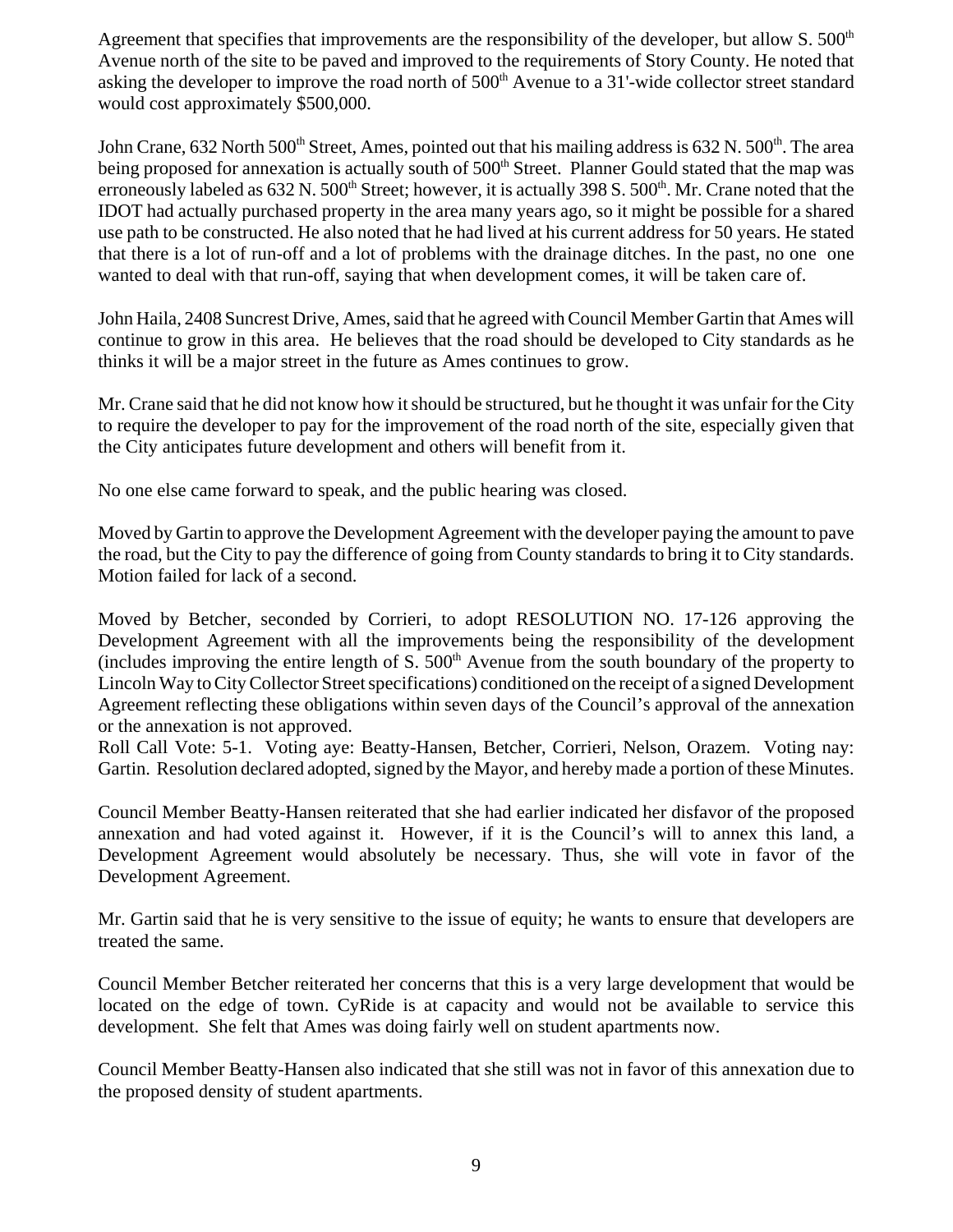Moved by Nelson, seconded by Orazem, to adopt RESOLUTION NO. 17-125 approving the Voluntary Annexation.

Roll Call Vote: 4-2. Voting aye: Corrieri, Gartin, Nelson, Orazem. Voting nay: Beatty-Hansen, Betcher. Resolution declared adopted, signed by the Mayor, and hereby made a portion of these Minutes.

**HEARING ON ZONING TEXT AMENDMENT TO CLARIFY MIXED-USE PARKING STANDARDS FOR DOWNTOWN AND CAMPUSTOWN:** Mayor Campbell opened the public hearing. She closed the hearing after there was no one wishing to speak.

Moved by Nelson, seconded by Betcher, to pass on first reading an ordinance to clarify mixed-use parking standards for Downtown and Campustown.

Roll Call Vote: 6-0. Motion declared carried unanimously.

**HEARING ON ZONING TEXT AMENDMENT RELATING TO CHILD CARE AS A HOME OCCUPATION:** The public hearing was opened by the Mayor. There was no one who came forward to speak, and the hearing was closed.

Moved by Corrieri, seconded by Nelson, to adopt on first reading an ordinance relating to child care as a home occupation.

Roll Call Vote: 6-0. Motion declared carried unanimously.

# **HEARING ON 2016/17 ASPHALT STREET PAVEMENT IMPROVEMENTS AND 2016/17 WATER SYSTEM IMPROVEMENT PROGRAM #2 - WATER MAIN REPLACEMENT:** The

Mayor opened the hearing and closed same after no one requested to speak.

Moved by Gartin, seconded by Corrieri, to adopt RESOLUTION NO. 17-127 approving final plans and specifications and awarding contract to Manatt's, Inc., of Ames, Iowa, in the amount of \$1,767,446.74 Roll Call Vote: 6-0. Resolution declared adopted unanimously, signed by the Mayor, and hereby made a portion of these Minutes.

**ORDINANCE ASSIGNING RECENTLY APPROVED ANNEXED AREAS TO WARDS AND PRECINCTS:** Mayor Campbell asked if anyone wished to speak on this item. No one asked to speak.

Moved by Betcher, seconded by Corrieri, to pass on first reading an ordinance assigning recently approved annexed areas to Wards and Precincts.

Roll Call Vote: 6-0. Motion declared carried unanimously.

**ORDINANCE MODIFYING REQUIREMENTS FOR SIDEWALK CAFES:** Moved by Corrieri, seconded by Orazem, to pass on second reading an ordinance modifying requirements for Sidewalk Cafes.

Roll Call Vote: 6-0. Motion declared carried unanimously.

**ORDINANCE REZONING THE FOLLOWING PROPERTIES:** Moved by Betcher, seconded by Nelson, to pass on second reading an ordinance rezoning the following properties: 2901 Harrison Road from Suburban Residential Low Density (FS-RL) to Government/Airport (S-GA); 1002  $6<sup>th</sup>$  Street from Government/Airport (S-GA) to Residential Low Density (RL); 820 Miller Avenue from Residential Low Density (RL) to Government/Airport (S-GA); 601 State Avenue from Residential Low Density (RL) to Government/Airport (S-GA); 925 Airport Road, from Highway-Oriented Commercial (HOC) to Government/Airport (S-GA); 1216 South Bell Avenue from General Industrial (GI) to Government/Airport (S-GA); and, 900 South  $500<sup>th</sup>$  Avenue from Agricultural (A) to